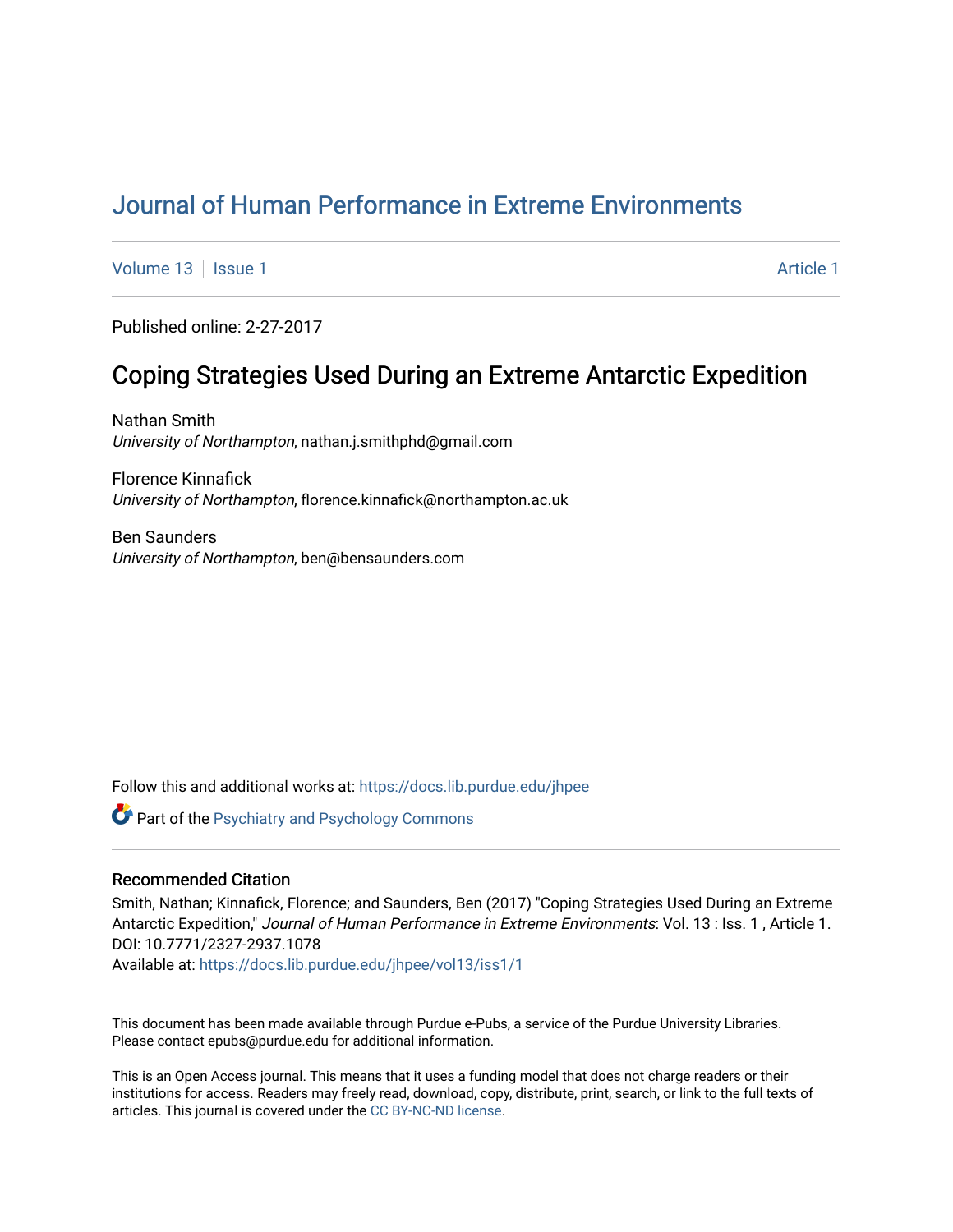## Coping Strategies Used During an Extreme Antarctic Expedition

Nathan Smith, Florence Kinnafick, and Ben Saunders

University of Northampton

#### Abstract

The present report documents the strategies used to deal with stress during an extreme Antarctic expedition. Coping strategies identified are based on experiences shared by the leader of the Scott Expedition and co-author of the report, Ben Saunders. A variety of problemand emotion-focused techniques were utilized during the expedition and specific contextual and practical details are provided. Information offered in the article can be used to prepare future Antarctic expedition teams to manage stressors faced while undertaking extreme journeys in the higher latitudes.

Keywords: stress, coping, Antarctica, polar expedition, Scott Expedition

#### **Introduction**

Extreme environments are inherently stressful and are characterized by a variety of physical and psychosocial stressors, including, but not limited to, isolation, confinement, social tensions, minimal possibility of medical evacuation, boredom, monotony, and danger (Suedfeld, 2001). Previously, researchers have suggested that individuals and groups operating in extreme conditions must adapt to the environment in order to function optimally and remain healthy (Sandal, Leon, & Palinkas, 2006). One component of the adaptation process is the development and application of effective measures to counteract stress.

The capacity for a person to withstand negative psychological reactions and negate the aforementioned stressors is discussed in terms of their ability to cope. Coping has been expressed in a variety of ways; however, an appealing and widely used definition is that ''coping identifies a response whose goal is to reduce physiological disruption of homeostasis and psychological negative affect caused by an environmentally imposed challenge'' (Suedfeld, Brcic, & Legkaia, 2009, p. 313; Pearlin & Schooler, 1978). Within this definition, coping attempts are aimed at trying to maintain functioning and dealing with the physical and psychological stressors that could impair task performance and mental health.

A variety of studies have been conducted examining coping strategies in extreme environment contexts, including research with submarine personnel (Sandal, Endresen, Vaernes, & Ursin, 2003), astronauts (Suedfeld et al., 2009), military recruits (Sandal et al., 1998; Vickers, Ross, Kolar, & Hervig, 1989), and sailors (Weston, 2011). As a result of the aforementioned research, there is now a good degree of the information regarding the role of coping in extreme settings.

In previous extreme environment studies researchers have tended to focus on higher-order dimensions of coping, which include problem- and emotion-oriented approaches (Suedfeld et al., 2009), task-oriented and disengagement-oriented coping (Nicolas, Sandal, Weiss, & Yusupova, 2013), and active-cognitive, active-behavioral, and avoidance coping methods (Palinkas & Browner, 1995). Consistent with the definition provided above, in the present report we will consider and discuss coping strategies according to instrumental problem-oriented and affective emotion-oriented dimensions (see Table 1 for components of each dimension).

In brief, problem-focused coping efforts are aimed at changing the environment in order to minimize the impact of stress. Emotion-oriented approaches are related to making the environment more tolerable, perhaps by reframing or reinterpreting the situation. Within the broader psychological literature, there is an ongoing debate regarding the organization and labeling of coping strategies; however, both problem-focused and emotion-focused strategies have been consistently correlated with more adaptive responses including behavioral activation (drive and fun), adopting a mastery-focus, and an array of positive traits including hope, prudence, and perspective (Litman, 2006).

Despite the convincing literature related to problem- and emotion-focused coping, previous studies on personnel stationed in Antarctica have highlighted the complexity of applying general coping approaches within such extreme contexts. Specifically, researchers have highlighted the potential barriers to applying coping strategies used in daily life within unique extreme environment settings (Palinkas & Browner, 1995). In addition, and notwithstanding the considerable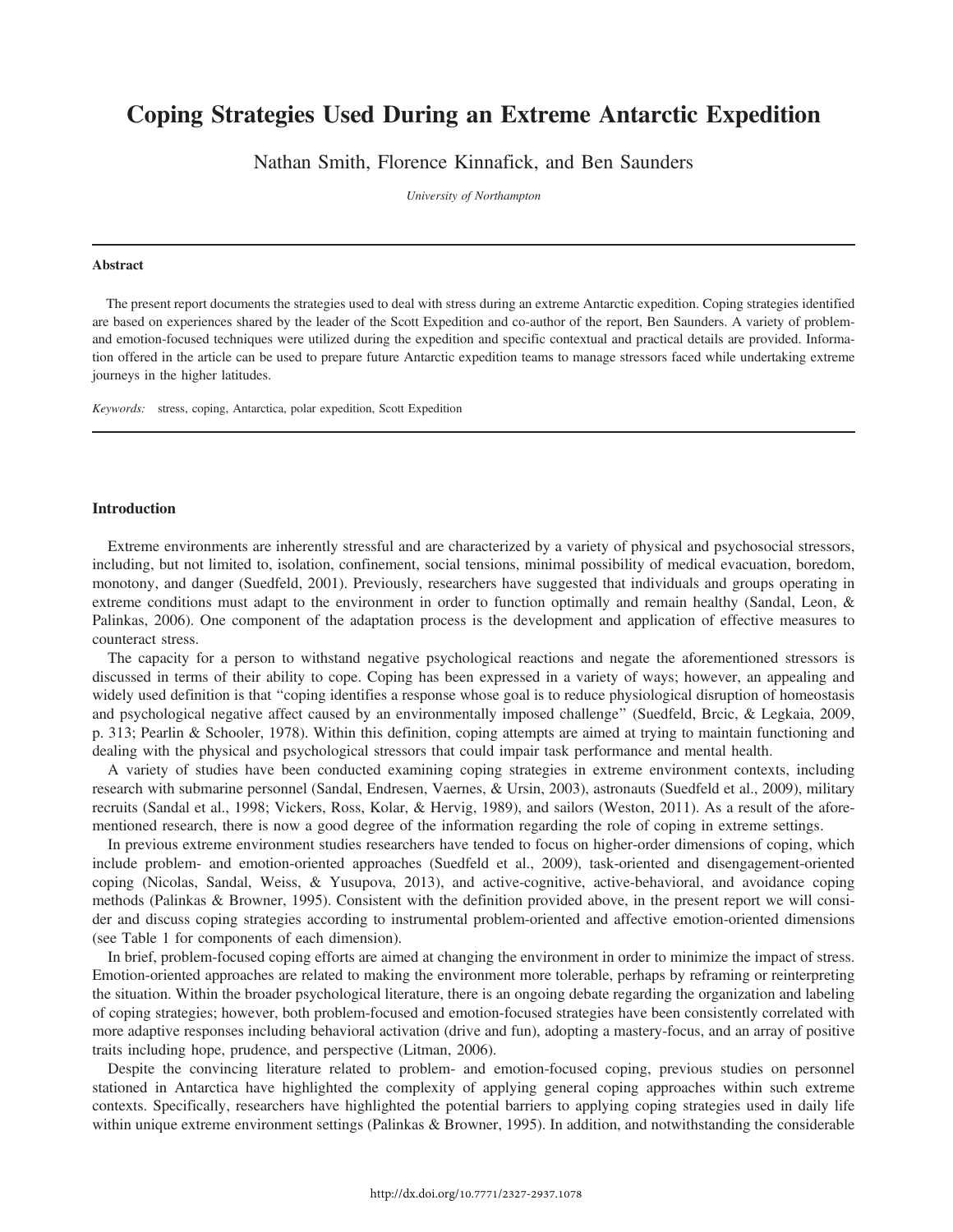| Table 1 |  |                      |
|---------|--|----------------------|
|         |  | Dimensions of coping |

| Coping Dimension             | Description                                                    |
|------------------------------|----------------------------------------------------------------|
| Problem-oriented             |                                                                |
| Planful problem-solving      | Efforts to change the situation                                |
| Confrontation                | Attempts to resolve situation through aggression/assertiveness |
| Seeking social support       | Efforts to seek information, support, assistance from others   |
| Escape/avoidance             | Behaviors aimed at avoiding the physical problem               |
| Endurance, obedience, effort | Persistence to meet demands                                    |
| Emotion-oriented             |                                                                |
| Distancing                   | Detaching from the situation emotionally                       |
| Self-control                 | Regulating own thoughts, feelings, and behaviors               |
| Accepting responsibility     | Acknowledging role in the situation                            |
| Positive reappraisal         | Attempts to see the bright side of the situation               |
| Compartmentalization         | Isolating or separating the problem from other aspects of life |
| Denial                       | Ignoring or underplaying the importance of the problem         |
| Supernatural protection      | Using superstitious practices to gain protection               |
| Luck                         | Reliance on chance                                             |

Note. Table adapted from Suedfeld et al. (2009).

body of research on coping in extreme environment conditions (see Palinkas & Suedfeld, 2008; Sandal, 2000), contextual information regarding how coping strategies are operationalized in extreme settings has not been well elaborated.

Within the present report, our aim is to provide specific and detailed examples of coping strategies used to manage environmental and psychological stressors during an extreme Antarctic expedition. The strategies identified are based on a first-hand account given by one of the report authors and should provide valuable practical information to future expedition teams, principally in the Antarctic, but also applicable to other extreme environment settings.

## The Antarctic Environment

To date, a plethora of studies have been conducted on personnel operating in Antarctica (e.g., Atlis, Leon, Sandal, & Infante, 2004; Palinkas, Gunderson, Holland, Miller, & Johnson, 2000). Research conducted with individuals and groups in the Antarctic can be broadly split into two. The first consists of those individuals working at scientific bases and overwintering in isolated and confined conditions. The second relates to mobile expedition groups who are usually attempting to complete polar treks, traverses, and in some cases break world-records (Sandal et al., 2006). It is important to distinguish between the two as the physical and psychosocial stressors experienced may be somewhat different. The focus of the present case is on the latter.

During mobile Antarctic expeditions and treks, there are a number of hazards that need to be considered. Not least, the possibility of falling down crevasses, and the likelihood of inclement weather, including whiteouts and severely low temperatures. In addition, expeditioners will often experience a sense of physical exertion, tiredness/fatigue, and depending on the type of journey, may encounter more severe levels of exhaustion. Alongside the physical and environmental demands, there are a variety of psychological stressors that should be noted. During Antarctic expeditions the individual/group will most likely find themselves isolated, yet, due to the weather conditions and close proximity when sleeping in tents, individuals will have limited privacy and may experience social conflict and interpersonal tensions (Atlis et al., 2004; Palinkas & Suedfeld, 2008; Sandal et al., 2006). There are also issues and challenges associated with being in a low-stimulus environment and the problem of impaired sleep patterns during 24-hour daylight to contend with. Individuals and groups may also have to endure prolonged periods of concentration which may lead to directed attention fatigue (Kaplan & Berman, 2010). Typical stressors experienced during Antarctic expeditions are provided in Table 2.

As we highlighted earlier in the report, the extent to which stressors are dealt with and/or managed plays a considerable role in whether performance is maintained and



Figure 1. Cold temperatures experienced on the expedition.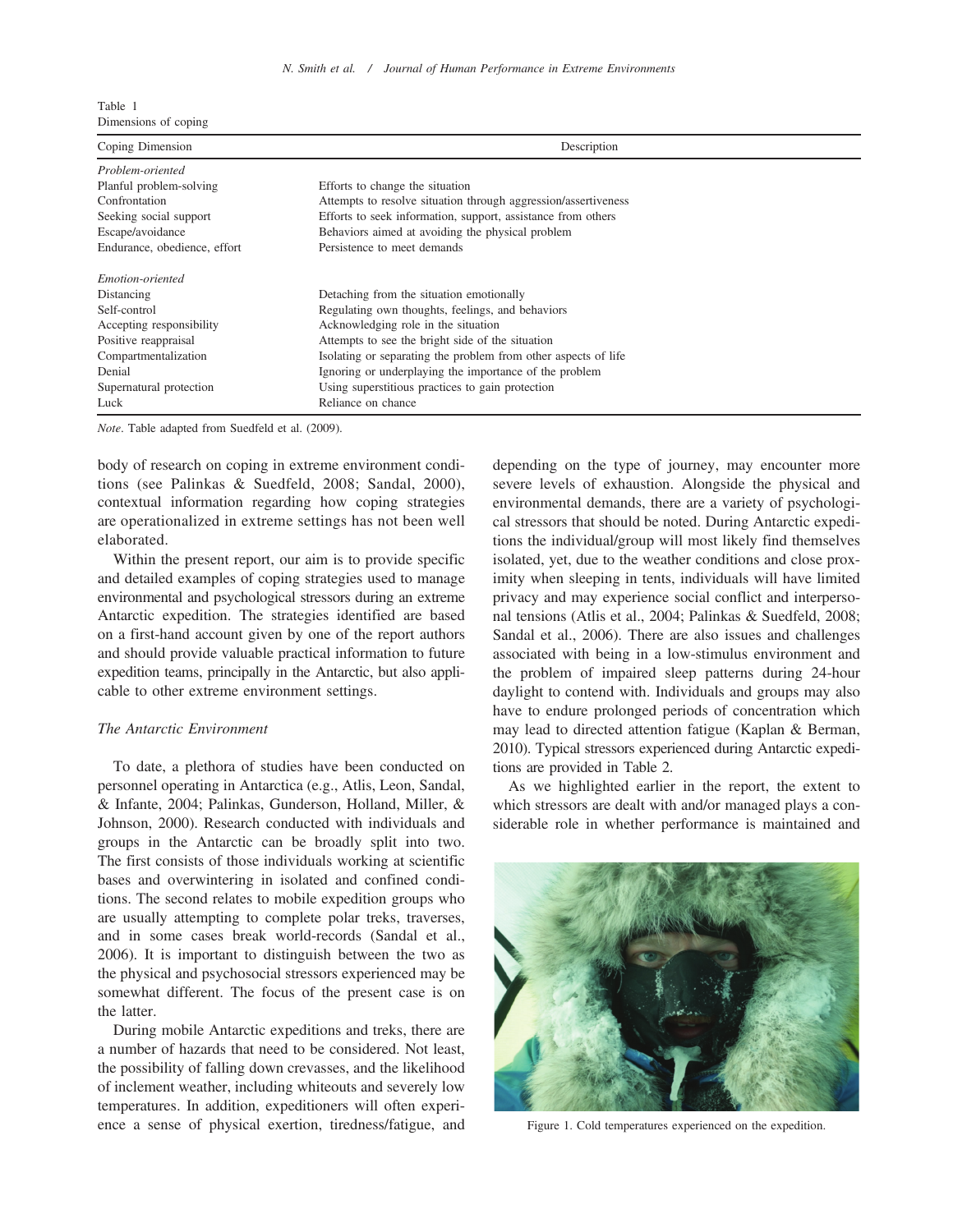| Table 2                                                         |  |  |  |  |
|-----------------------------------------------------------------|--|--|--|--|
| List of potential stressors faced by personnel in the Antarctic |  |  |  |  |

| <b>Stressors</b>               | Description                                                                                                      |
|--------------------------------|------------------------------------------------------------------------------------------------------------------|
| Isolation                      | Being separated from the outside world and days away from external support or medical evacuation                 |
| Confinement                    | Confined habitat with limited privacy, could be at a research station or tent if undertaking a mobile expedition |
| Fatigue/exhaustion             | Tiredness caused by physical exertion over longer periods of time                                                |
| Low temperatures               | Severe low temperatures that hold potential implications for physical health, hypothermia, frostbite etc.        |
| Lack of and/or disrupted sleep | Uncomfortable conditions and change in light can be disruptive to sleep patterns and circadian rhythm            |
| Environmental dangers          | Dangers associated with the natural environment, e.g., blizzards, crevasses etc.                                 |
| Low stimulation                | Antarctic environment can be low stimulation, particularly in interior where there is no vegetation or wildlife  |
| Monotony/boredom               | Caused by the repetition of mundane tasks                                                                        |
| Social tensions                | Confined with other individuals for long periods of time can cause interpersonal tensions                        |
| Separation from friends/family | Isolation from friends/family and lack of social support                                                         |

Note. Stressors based on previous research in polar environments summarized in Palinkas and Suedfeld (2008).

expedition objectives are met. In the next section, we will discuss the goals of the Antarctic expedition of interest to this report, before providing specific examples of the coping strategies used to deal with stress. It is hoped that the information provided could be used during pre-expedition planning phases and inform countermeasures to equip individuals with the skills to manage stressors prior to undertaking expeditions in the higher latitudes.

## The Scott Expedition Case Report

The expedition of interest in the present report is the Scott Expedition, which began in the autumn of 2013 and concluded in early 2014. The Scott Expedition was led by the 37-year-old polar explorer Ben Saunders who had considerable experience of undertaking expeditions in the higher latitudes. His expedition partner was 34-year-old Tarka L'Herpiniere, also an experienced expeditioner who had previously completed a variety of extreme environment endeavors. Material from the current report was collected as part of a larger research project and received full ethical approval by the institutional review panel at the University of Northampton, UK. Given the public nature of the expedition and the profile of the small expedition team it was unfeasible to retain anonymity. Appropriate information and consent were provided prior to the larger study being undertaken.

Information presented in the report was triangulated from various sources. Online daily diary blog posts written by the expedition leader (report co-author Ben Saunders) were utilized for situational information, in-depth post-expedition interviews were conducted to gain detailed insights from the expedition leader, and biographical and archival information was used to provide context to the findings. Throughout the data collection and analysis process, the expedition leader (third author) was consulted and a member-checking approach was employed. An iterative and reflexive process was followed to ensure that information coded was done so accurately, revisiting the data throughout to ensure trustworthiness and reliability. Initially the first

and second authors (who were not part of the expedition) inductively coded the discrete chunks of data; codes were then discussed with the expedition leader (third author), and a researcher who was independent of the broader project. Following discussions, codes were organized into lower- and higher-order themes and eventually labeled using the coping strategies and stressors identified within Tables 1 and 2 as a guide. The full project findings, discussing pre-, during- and post-expedition psychological factors have been prepared as part of an additional original research paper. The notes presented in the present report focus exclusively on stress and coping strategies used during the expedition.

## Expedition Goals and Process

The overriding goal of the Scott Expedition was to complete Captain Robert Falcon Scott's intended journey from the edge of Antarctica to the South Pole and back again on foot. The journey took 105 days from start to finish and required the two team members to ski 1,801 miles whilst man-hauling their gear and food, weighing up to 200 kg and attached to their person via a waist and shoulder harness.

The expedition took approximately 10 years to plan. During the planning phase the composition of the expedition team changed considerably, multiple training expeditions were undertaken, and the expedition leader was required to raise a seven-figure sum to fund the activities (this included securing funding from corporate sponsors, logistics support, and equipment supplies).

On the expedition, the two team members were functioning in temperatures as low as  $-50$  degrees centigrade and burning approximately 11,000 calories per day at peak periods of exertion. Towards the end of the journey, one of the expedition team members became unwell, suffering from hypothermia, and the expedition leader (Ben Saunders) called for an eight-day resupply of food to be dropped by air. The journey was then completed on foot, in the process breaking the record for the longest human-powered polar journey in history.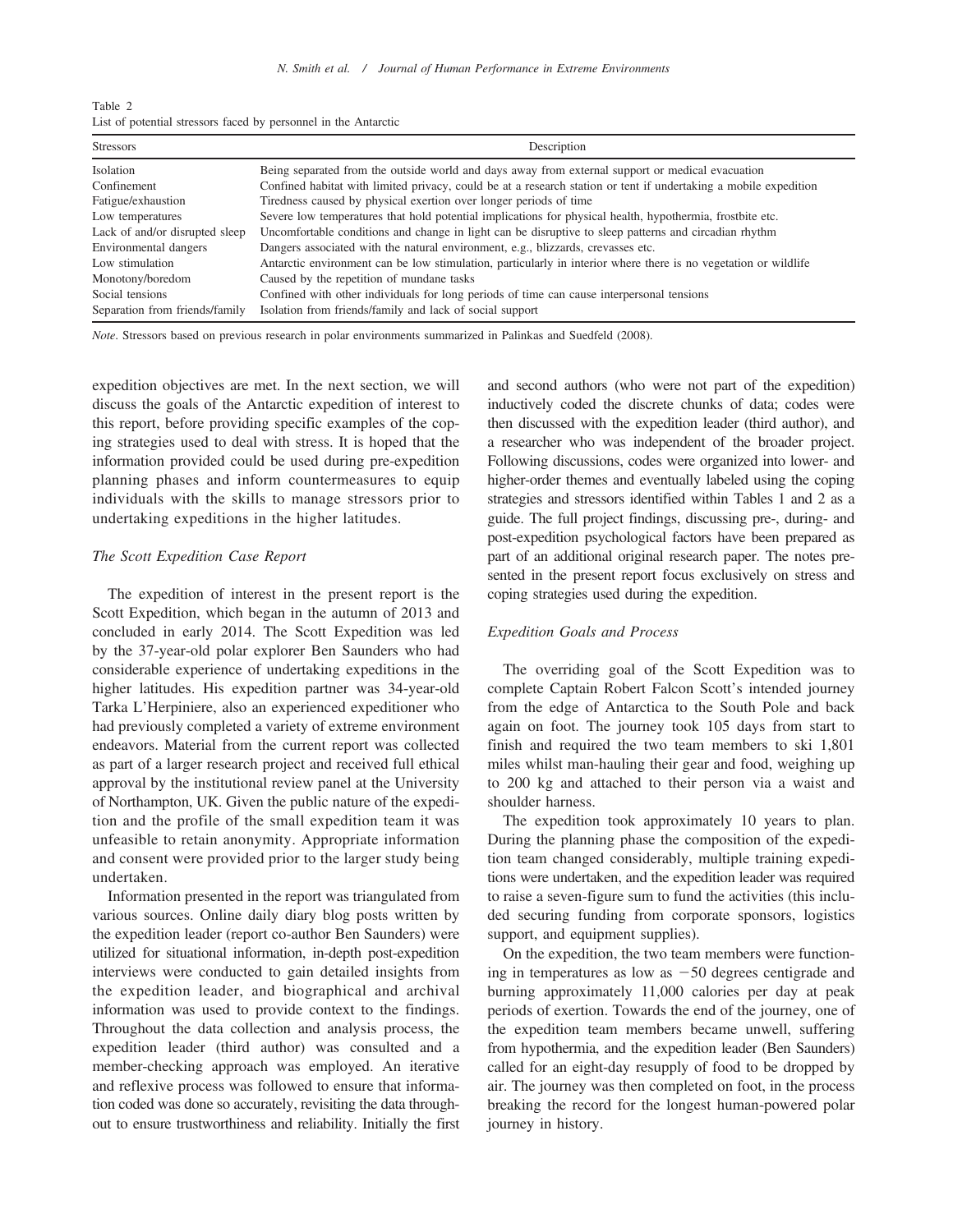

Figure 2. Antarctic white out conditions.

## Stressors and Coping Strategies

Consistent with previous studies on stress and coping in extreme environments, four higher-order and thirteen lower-order challenges/stressors faced on the expedition were identified (see Table 3). Each of the factors will be briefly discussed and the practical coping strategies used to overcome the stressors will be provided.

#### Environmental Stress

During the expedition there were several key sources of stress. Early on in the journey the terrain was particularly challenging and combined with the heavy sled weights made for slow progress. Of course, inherent to Antarctic expeditions the team faced severely low temperatures (see Figure 1), high windchill, navigational challenges, and experienced prolonged periods of low stimulation as a result of whiteouts (see Figure 2).

A variety of strategies were used to overcome environmental stressors (see Table 3 for examples). Two specific examples are provided below.



Figure 3. Rotating lead position to deal with low stimulation environment.

When commenting on the low-stimulation environment the expedition leader said (see Figure 3 for lead and follow strategy):

We both found it easier following, because then you can focus on the person in front and you've got some color and there are things to look at, but when you're navigating you couldn't focus on anything, it was just like cloud, you know, and you can't tell the difference between the snow and the sky, you can't see a horizon. We had a little bracket that we'd swap over that clips on to the sled harness that holds a compass, so you navigate on a magnetic bearing, but beyond that, there's nothing to look at, and we found it actually really quite demanding, navigating and we'd both get headaches at the end of the day from not being able to focus on anything, you know you get this weird sort of, we both got this weird, almost like sort of vertigo, or kind of motion sickness because there's nothing, there's no horizon, there's no, you know, it's all really, really strange, so it's kind of relief to, every 45 minutes to swap over and to follow someone and to see something, so we had a lot of that, a lot of really grim weather.

During the expedition, the team encountered navigational difficulties due to the terrain and landscape. As a result, the expedition team was required to solve problems and the leader mentions the importance of decision-making in the following excerpt:

…he made some decisions early on, saying, well I think, you know, the bearing originally taken today, he said, I think that looks better, let's go that way and it was great, so I think he started to gain in confidence…we were faster than we thought so the bit of the journey we were actually dreading turned out to be, I don't know if fun's the right word, but quite rewarding and quite, you know, quite exciting. I think because we'd had such a hard time in the four weeks before it, it was actually a sort of pleasant surprise, we were expecting it to be the toughest bit and it was hard but it was kind of fun as well.

The above quotes provide evidence of specific problemfocused coping approaches to overcome environmental stressors. Interestingly, planful problem-solving and making decisions were considered as ''empowering'' and provided a source of confidence to the expedition team.

### Logistical Stress

Undertaking expeditions in Antarctica requires considerable planning and often includes complex logistical challenges. During the expedition, the two-man team faced obstacles related to managing time (e.g., when to take breaks), ensuring appropriate calorific intake, covering the required distances, and finding time for sufficient sleep and rest.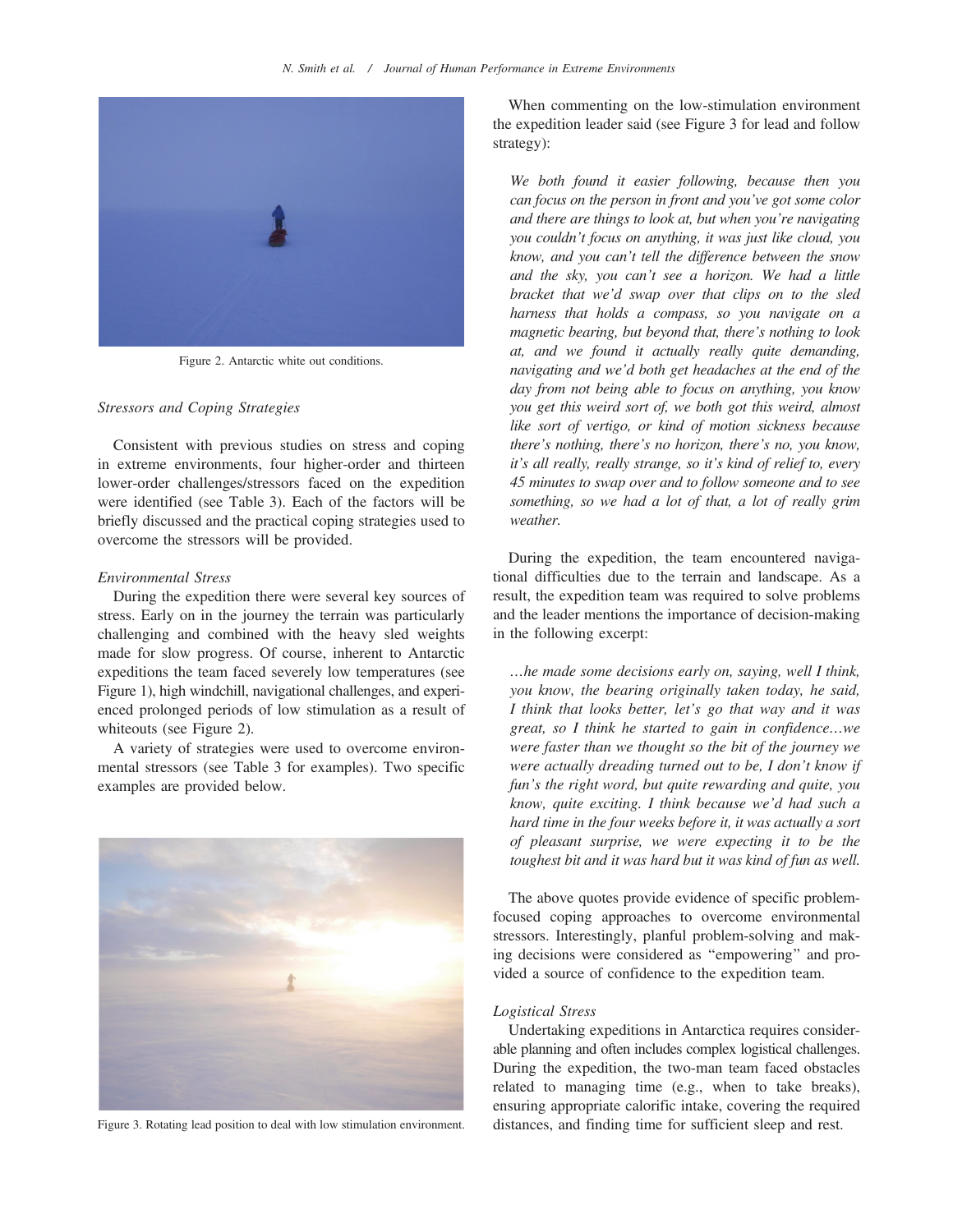| Table 3 |  |                                                                  |  |  |  |
|---------|--|------------------------------------------------------------------|--|--|--|
|         |  | Stressors and coping approaches specific to the Scott Expedition |  |  |  |

| Stressors                                                                                                                    | Coping strategy                                                                                                                                                                                                                                                                                                                                                                                                                                                                                                                                                                                                                                                                                                                                                                                                                                                                                                                                                                                                                                                                                                                                                                                                                                                                                                                                                                                                                                                                                                                                                                                                                                                                                                                                                                                                                                                                                                                                                                                                                                                                                                                                                                                                                                                                                                                                                                                                                                                                                                                                                                                                                                                                                                                                                                                                                                                                                                                                                                                                                                                                                                                                                                                                                                                                                                                                                                                                                                                                                                                                                                                                                                                                                                                                                                                                                                                                                                                                                                                                                                                                                                                                                                                                                                                                                                                                                                                                                             |
|------------------------------------------------------------------------------------------------------------------------------|---------------------------------------------------------------------------------------------------------------------------------------------------------------------------------------------------------------------------------------------------------------------------------------------------------------------------------------------------------------------------------------------------------------------------------------------------------------------------------------------------------------------------------------------------------------------------------------------------------------------------------------------------------------------------------------------------------------------------------------------------------------------------------------------------------------------------------------------------------------------------------------------------------------------------------------------------------------------------------------------------------------------------------------------------------------------------------------------------------------------------------------------------------------------------------------------------------------------------------------------------------------------------------------------------------------------------------------------------------------------------------------------------------------------------------------------------------------------------------------------------------------------------------------------------------------------------------------------------------------------------------------------------------------------------------------------------------------------------------------------------------------------------------------------------------------------------------------------------------------------------------------------------------------------------------------------------------------------------------------------------------------------------------------------------------------------------------------------------------------------------------------------------------------------------------------------------------------------------------------------------------------------------------------------------------------------------------------------------------------------------------------------------------------------------------------------------------------------------------------------------------------------------------------------------------------------------------------------------------------------------------------------------------------------------------------------------------------------------------------------------------------------------------------------------------------------------------------------------------------------------------------------------------------------------------------------------------------------------------------------------------------------------------------------------------------------------------------------------------------------------------------------------------------------------------------------------------------------------------------------------------------------------------------------------------------------------------------------------------------------------------------------------------------------------------------------------------------------------------------------------------------------------------------------------------------------------------------------------------------------------------------------------------------------------------------------------------------------------------------------------------------------------------------------------------------------------------------------------------------------------------------------------------------------------------------------------------------------------------------------------------------------------------------------------------------------------------------------------------------------------------------------------------------------------------------------------------------------------------------------------------------------------------------------------------------------------------------------------------------------------------------------------------------------------------------------|
| Environmental stress:<br>- Difficult terrain<br>- Low temperatures<br>- Low stimulation<br>- Difficulties with<br>navigation | "I remember just looking down and just sort of almost counting the paces, like just trying to get, with the skis, you know, sort of<br>the different bits of writing and marks on them, just trying to get, you know, that bit of writing to go past that bit of writing and<br>then thinking, we've got like you know 1,800 miles, this is just, you know, here I am thinking I wonder if I can take another<br>five paces, you know, it was just, it was so, really tough, we weren't very happy at that point."<br>"I think when it was tough at the start, I think we just tended to kind of shut down and just think as far as the next hour, the next<br>day or the next you know, next little chunk"<br>"I guess early on we made a decision not to follow Henry's route and actually to make up our own route which is, we felt was<br>actually probably slightly closer to Shackleton's original route and looked like the easiest way up the glacier and that was quite,<br>actually felt quite empowering actually, it was like, you know, not only were we on the Beardmore which was the most<br>frightening bit of the whole trip to me, but also we were, you know, sort of forging our own way up it, right OK, we're going to<br>go this way, that felt quite good."<br>" he made some decisions early on, saying, well I think, you know, the bearing originally taken today, he said, I think that looks<br>better, let's go that way and it was great, so I think he started to gain in confidencewe were faster than we thought so we'd,<br>what, you know, the bit of the journey we were actually dreading turned out to be, I don't know if fun's the right word, but quite<br>rewarding and quite, you know, quite exciting. I think because we'd had such a hard time in the sort of four weeks before it,<br>it was actually a sort of pleasant surprise, we were expecting it to be the toughest bit and it was hard but it was kind of fun as<br>well."<br>"We both found it easier following because then you can focus on the person in front and you've got some color and there's things<br>to look at and you can, you know, but when you're navigating you couldn't focus on anything, it was just like cloud, you know,<br>and you can't tell the difference between the snow and the sky, you can't see a horizon. We had a little bracket that we'd swap<br>over that clips on, the harness that holds a compass, so you navigate on this bearing, but beyond that, there's nothing to look at,<br>you know, so, and we found it actually really quite demanding, navigating and we'd both get headaches actually at the end of<br>the day from not being able to focus on anything, you know you get this weird sort of, we both got this weird, almost like sort of<br>vertigo, or kind of motion sickness because there's nothing, there's no horizon, there's no, you know, it's all really, really<br>strange, so it's kind of relief to, every 45 minutes to swap over and to follow someone and to see something, so we had a lot of<br>that, a lot of really grim weather."<br>"For me actually a big thing was writing the blogs, we had this daily, you know, we, so during the day I'd often think, oh shit,<br>what do I write about today because nothing's happened, no scenery, we've just dragged the sledge, you know, so I often start<br>thinking what we can we talk about, what would interest people and kind of build on that and flesh that out, so that was good to<br>have something to sort of mentally chew on."<br>"We would, I remember, I think it was coming back down the Beardmore, I think we sort of started to run out of things to talk about and<br>then we had to get quite imaginative and we'd ask each other questions at each break that we'd then have the next hour and a half to<br>think about answer to, so they were everything from like top five rock bands of all time to five things about ourselves that would<br>surprise the other person, and you know, that kind of thing and it was quite fun, you know, thinking of questions and we'd take it in<br>turns to ask a question, so just stuff like that to kind of while, because there's just so little stimulus and so little going on, you know.<br>Trying to think what else we talked about really. I mean anything and everything. There was always quite a lot of fairly dark humor |
|                                                                                                                              | normally like what idiots we were and what a shit place this was, and you know, and we wanted our money back, never going on a trip<br>with you again or, you know, that kind of thing."<br>"You're often being carried around with the forces of nature, so I realized then that even though I was trying to reach<br>this very challenging goal and I had to be determined, that I had to also be completely relaxed about the stuff that<br>I couldn't change, otherwise I'd just go nuts, if you were a control freak, you'd lose it completely you know, in these<br>environments, so that was important."                                                                                                                                                                                                                                                                                                                                                                                                                                                                                                                                                                                                                                                                                                                                                                                                                                                                                                                                                                                                                                                                                                                                                                                                                                                                                                                                                                                                                                                                                                                                                                                                                                                                                                                                                                                                                                                                                                                                                                                                                                                                                                                                                                                                                                                                                                                                                                                                                                                                                                                                                                                                                                                                                                                                                                                                                                                                                                                                                                                                                                                                                                                                                                                                                                                                                                                                                                                                                                                                                                                                                                                                                                                                                                                                                                                                                             |
| Logistical stressors:<br>- Managing time<br>– Food<br>- Distance<br>- Lack of sleep                                          | " it was amazing having Scott's diary as a kind of, as a sort of reference point, you know, when we thought we had it tough you<br>remember that they didn't even have zips on their jackets, they hadn't been invented yet, they didn't have thermos flasks, they<br>couldn't drink during the day if they were thirsty, they had to stop and put the tent up and light the stove and you knowwe<br>just stick our tent up, takes five minutes and get in the sleeping bag, and you're all set so, it was nice having that as a sort of<br>reference point really and as something that stopped us feeling too sorry for ourselves when things were really tough."<br>"We definitely had to be flexible, I mean the whole time you've got a sort of rolling calculation of working how much we've got<br>left, where to leave the depots, how many depots, it's actually quite complex in terms of the sort of mathematics behind it. And<br>we had some help, we had a couple of guys in California who have a, you know, a company that just work out complex<br>equations, they've got sort of super computers and even they couldn't quite figure it out, you know, because you have all these<br>different variables and it's quite complex you know, because as soon as you leave a depot, the sledge gets lighter so you get<br>faster and then it's just, you know, but then you've got altitude and actually we need more fuel now so the stove's less efficient<br>at 2,500, 3,000 meters, you know, so it's just so many variables so that was actually quite, in a way kind of kept us busy so<br>we're trying to work it all out the whole time and we had no real precedent."<br>"Bedtime and I had a Kindle so I could read and I used to love reading, just for like ten minutes before I'd go to sleep every night,<br>so that was a real highlight for me."<br>" we were starving towards the end, in the last month, just hungry the whole time, so food and thinking of food and talking about<br>food just became a, you know, a recurring theme, couldn't escape from it, you know, we had to sort of agree that we wouldn't<br>torment each other too much with our food, sharing our sort of food daydreams, you know. And there were different things,<br>Tarka, we had, just to break up the monotony of all the energy bars we had a bit of chocolate in each day's ration, dark<br>chocolate, a few squares, and I'd scoff mine halfway through the day to sort of break up the routine, otherwise it's like six<br>breaks and they're all pretty much the same apart from a bit of chocolate, bit of [inaudible] so I'd have them in the day and<br>Tarka would save his until the evening and would then like break it up square by square and like suck it, so I'd always, you<br>know [laughs]. And also Tarka was quite good at saving bits of food, I'd just scoff everything, so he used to call me Winnie the<br>Pooh, because there's a Winnie the Pooh story where Pooh says, like if we eat all our food now we won't have to carry it and<br>that was kind of how I would think basically, like the sledge is lighter, I'll just scoff it, whereas Tarka would keep this little bag<br>of stuff that he'd like squirrel away and occasionally he'd pull out an extra bit of chocolate, and I'm like what? So that was,<br>it wasn't, it was just funny really, it wasn't, it never got to the point of me being, you know, upset about it. But it also<br>occasionally, you know, he'd be able to like offer me a little bit of chocolate and I'd feel so bad that I didn't have anything to<br>sort of reciprocate, oh God, you know, so tiny little gestures like that were really important."                                                                                                                                                                                                                                                                                                                                                                                                                                                                                                                                                                                                                                                                                                   |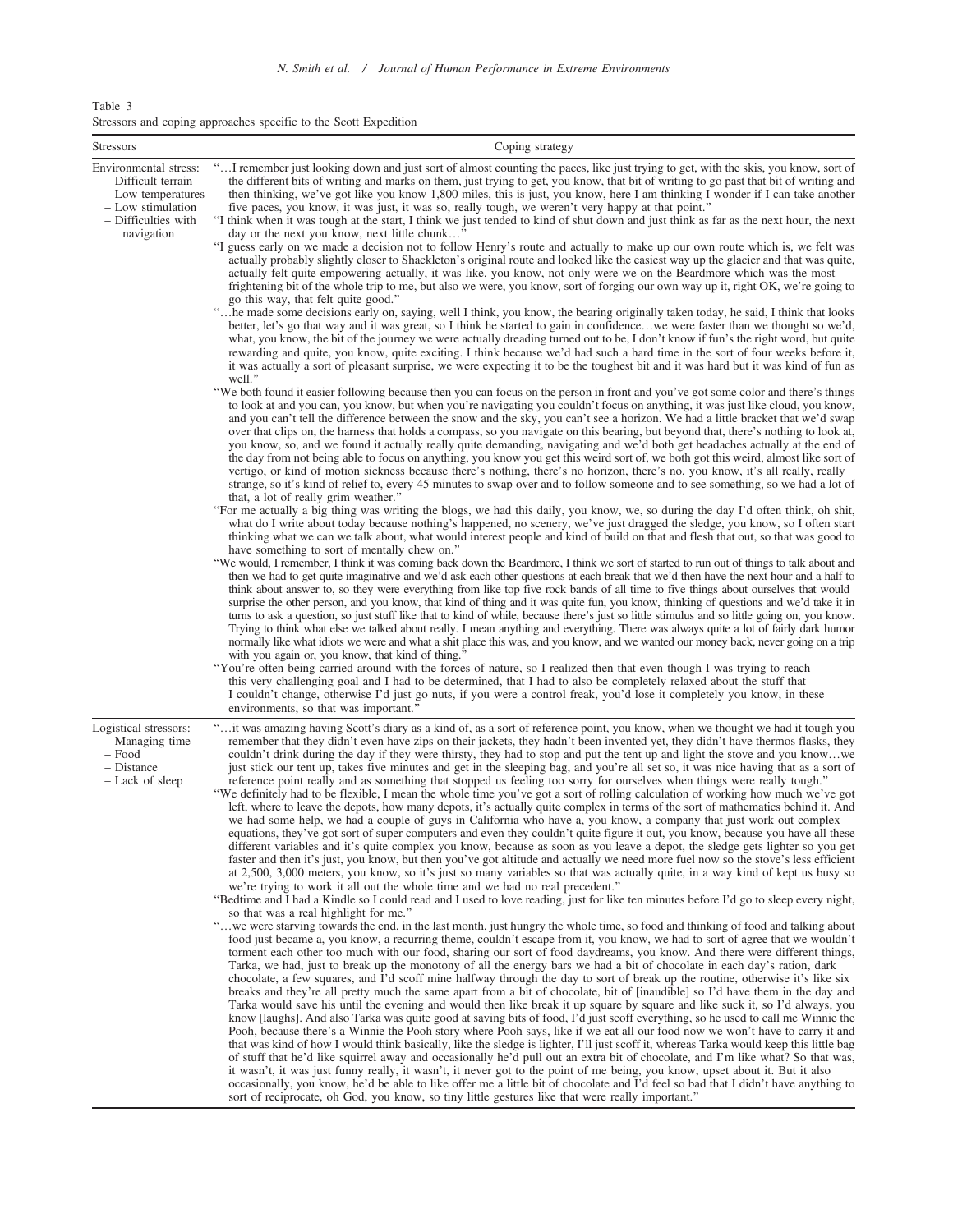## N. Smith et al. / Journal of Human Performance in Extreme Environments

| TABLE 3     |  |
|-------------|--|
| (Continued) |  |

| <b>Stressors</b>                                                        | Coping strategy                                                                                                                                                                                                                                                                                                                                                                                                                                                                                                                                                                                                                                                                                                                                                                                                                                                                                                                                                                                                                                                                                                                                                                                                                                                                                                                                                                                                                                                                                                                                                                                                                                                                                                                                                                                                                                                                                                                                                                                                                                                                                                                                                                                                                                                                                                                                                                                                                                                                                                                                                                                                                                                                                                                                                                                                                                                                                                                                                                                                                                                                                                                                                                                                                                                                                                                                                                                                                                                                                                                                                                                                                                                                                                                                                                                                                                                                                                                                                                                                                                                                                                                                                                                                                                                                                                                                                                                                                                                                                                                                                                                                                                                                         |
|-------------------------------------------------------------------------|-----------------------------------------------------------------------------------------------------------------------------------------------------------------------------------------------------------------------------------------------------------------------------------------------------------------------------------------------------------------------------------------------------------------------------------------------------------------------------------------------------------------------------------------------------------------------------------------------------------------------------------------------------------------------------------------------------------------------------------------------------------------------------------------------------------------------------------------------------------------------------------------------------------------------------------------------------------------------------------------------------------------------------------------------------------------------------------------------------------------------------------------------------------------------------------------------------------------------------------------------------------------------------------------------------------------------------------------------------------------------------------------------------------------------------------------------------------------------------------------------------------------------------------------------------------------------------------------------------------------------------------------------------------------------------------------------------------------------------------------------------------------------------------------------------------------------------------------------------------------------------------------------------------------------------------------------------------------------------------------------------------------------------------------------------------------------------------------------------------------------------------------------------------------------------------------------------------------------------------------------------------------------------------------------------------------------------------------------------------------------------------------------------------------------------------------------------------------------------------------------------------------------------------------------------------------------------------------------------------------------------------------------------------------------------------------------------------------------------------------------------------------------------------------------------------------------------------------------------------------------------------------------------------------------------------------------------------------------------------------------------------------------------------------------------------------------------------------------------------------------------------------------------------------------------------------------------------------------------------------------------------------------------------------------------------------------------------------------------------------------------------------------------------------------------------------------------------------------------------------------------------------------------------------------------------------------------------------------------------------------------------------------------------------------------------------------------------------------------------------------------------------------------------------------------------------------------------------------------------------------------------------------------------------------------------------------------------------------------------------------------------------------------------------------------------------------------------------------------------------------------------------------------------------------------------------------------------------------------------------------------------------------------------------------------------------------------------------------------------------------------------------------------------------------------------------------------------------------------------------------------------------------------------------------------------------------------------------------------------------------------------------------------------------------------------------|
| – Team-working<br>- Homesickness                                        | Psychological stressors: "We would swap over every 45 minutes so we'd take it in turns to lead, so sort of finding a kind of happy medium in that respect<br>was challenging sometimes. We'd basically lead for 45 minutes at a time and then we'd stop every hour and a half after we'd<br>both led a session to eat and drink so you'd sit on the sledges and that's when you can have a chat basically, so we'd often<br>discuss pace and speed and Tarka's also very good at maths so he'd always be working out stuff in his head like, you know,<br>how many days food we've got left and how many hours we're doing, you know, so he'd always come up with some new<br>formula that was always quite optimistic."<br>"you start developing little sort of catchphrases and little sort of in jokes and things that no one else would really, we'd call each<br>other sir, that was just, I don't know where that came from, but that was quite funny, just weird little quirks that start to appear<br>after a while."<br>"I have actually got to find this because this was a ritual, there was one passage in this book, Big Dead Place, that became                                                                                                                                                                                                                                                                                                                                                                                                                                                                                                                                                                                                                                                                                                                                                                                                                                                                                                                                                                                                                                                                                                                                                                                                                                                                                                                                                                                                                                                                                                                                                                                                                                                                                                                                                                                                                                                                                                                                                                                                                                                                                                                                                                                                                                                                                                                                                                                                                                                                                                                                                                                                                                                                                                                                                                                                                                                                                                                                                                                                                                                                                                                                                                                                                                                                                                                                                                                                                                                                                                                           |
|                                                                         | something that I would, Tarka just would ask me to read out loud. I read it out loud when I first read it, first time around, and<br>then I re-read it probably once a week I think whenever we were finding it hard, let me just see if I can find it in here. The<br>wonders of technology, I can get my Kindle on [excerpt from Shackleton's Endurance expedition] You'd think, well at least<br>we're not like tying bamboo stakes behind our knees, you know, so that was always our, and that was a ritual, I read that many,<br>many times out loud in the tent on that tripso that gave us a bit of perspective."<br>"Also having a phone and being able to talk to, you know, Tarka's married, I had a girlfriend, talking to parents, talking to friends,<br>family, loved ones, you know, it's, it's really hard because in some ways it's wonderful but in other ways, you can get<br>desperately homesick, you know, having that sort of that connection, that sort of vague connection because it's not a real<br>connection but it's just that you just being able to hear their voice, knowing that they're in a different hemisphere, you know.<br>And especially over sort of Christmas and that kind of thing, we're down in the tent and Christmas was just another day for us,<br>it was just another like how many kilometers can we crank out, you know. So, in some ways it made it harder, in other ways it<br>was fantastic and I actually really enjoyed being able to write, being able to have this, you know, update the website and have<br>this blog because I'm not really much of a photographer."<br>"You're in this genuinely, expanse, you know, sort of twice the size of Australia and you're in the middle of nowhere, but, you're<br>spending half the time in a space that is so small it would be illegal to keep prisoners in that, you know, conditions. So-s-so,<br>sooo, erm, and I think because you're, you know, just two of us, me and Pen, or Tarka, or whoever it is and you don't see<br>anyone else, or really speak to anyone else, in any great detail for-for so long, erm, the smallest things can become sort of<br>friction points. So, both Tarka and I were aware of that, which actually helped us enormously, and-and right from the outset, we<br>had an understanding where we would be, erm, just really frank and really honest with each other. If there was stuff going on<br>that was annoying us or weren't happy about then we would, we would broach it, erm, with the kind of mutual understanding<br>that that was, that was f-f-for the sort of, greater good of the, of the expedition and the shared goal."                                                                                                                                                                                                                                                                                                                                                                                                                                                                                                                                                                                                                                                                                                                                                                                                                                                                                                                                                                                                                                                                                                                                                                                                                                                                                                                                                                                                                                                                                                                                                                                                                                                                                                                                                                                                                                                                                                                                                                                             |
| Motivation:<br>- Psychological<br>techniques<br>- Monotony<br>- Boredom | "a big thing for Tarka was in the evening, once we were in the sleeping bag, and we had to be like in the sleeping bags with the<br>stove on, hot drink, you know, and then I'd get, it was this big ceremony, like I'm announcing our score that day and I think<br>getting to 30 kilometers was a big thing, which was, I don't know, like just before the Beardmore I think we did a 30k day. And<br>then getting, you know, on the plateau itself, getting up, doing, I think we did a few 40k days which [inaudible] so it was quite<br>exciting when the numbers sort of went up and up and up and so that was kind of a highlight of the day actually, the sort of<br>announcing the scores in the evening."<br>"I mean, all sorts, we both, we had music which was amazing, a Godsend, I mean that was just, you know, Tarka had audio books<br>but I couldn't, I never got on with them because we had these tiny little iPod Shuffles, they're a little, so they've got no screen<br>or anything on and with gloves, giant mittens, it was very easy to press the wrong, and to skip an entire chapter"<br>"I'd always imagined the sort of skiing down this last slight slope off the edge of the Ross Ice Shelf and seeing Ross Island and all<br>these landmarks, you've got Castle Rock, and then you see the Scott bases, New Zealand [inaudible] base and you'd see the<br>mountains on the horizon and McMurdo Sound and, you know, so I, even though I'd never been there, I knew roughly what it<br>would look like. And I always imagined it was going to be like the best day of my life, like I'd be skiing along in tears, really<br>emotional and probably be high-fiving each other"<br>" just having little milestones and normally it was the sort of breaks throughout the day and even though we had exactly the same<br>food every day, we'd always like, you know, just each break and just thinking, right, what am I going to eat the next, can't wait,<br>that would be so nice, but hungry by that point so food became a bigger and bigger and bigger issue, mentally. So yeah, just<br>having these little milestones became really important."<br>"I had, I mean towards the end there was, I remember just thinking like every step was just like another little bit closer to the<br>finishing [inaudible] so just each step was you know, progress, it was worth celebrating you know, so that was, not really a<br>mantra so much but I just remember saying that, I just, you know, one step closer."<br>"I never kind of got into a kind of definite routine with it, but it was actually useful and there were definitely many points in<br>Antarctica where I tried to get into that same sort of state, where you just, I'd just focus on breathing or just focus on something<br>and just, and not and if a thought came to mind, I'd try and let it go again, just focus on being in the present, you know, so that<br>was definitely a useful sort of technique to know and to understand."<br>"And I think also being able to sort of compartmentalize what's going on and not, you know, the sort of the overall, overarching<br>goal that we're trying to achieve is just so massive, that certainly early on it just seemed completely overwhelming and<br>completely, you know, intimidating, so we'd, you know, it was important to have you know, sort of little milestones to aim for<br>and you know, smaller goals along the way."<br>"some of the nicest stuff, we'd get hundreds of comments on the blog and we couldn't read them ourselves but the team in<br>London would go through them and if they felt there were any that we'd enjoy, they would either send them to us in an email or<br>read them out over the phone, and we spoke every night, and some of the stuff, the really small things actually were really, we<br>had a nice message from a couple who both, husband and wife who both within the space of a few months been diagnosed with<br>cancer, totally out of the blue, both fairly young as well, just like they'd had this incredible, and they said that they would read<br>our update every morning over breakfast, you know, and they said it genuinely helped them to sort of keep going when they<br>were finding it tough and stuff like that which is like totally humbling, like [inaudible] like God what we're [inaudible], we're<br>both healthy and well and doing something we've dreamt of doing and you know, we're not very, but also knowing that it was,<br>that other people were finding some sort of, whatever, enjoyment, benefit, inspiration in what we were doing." |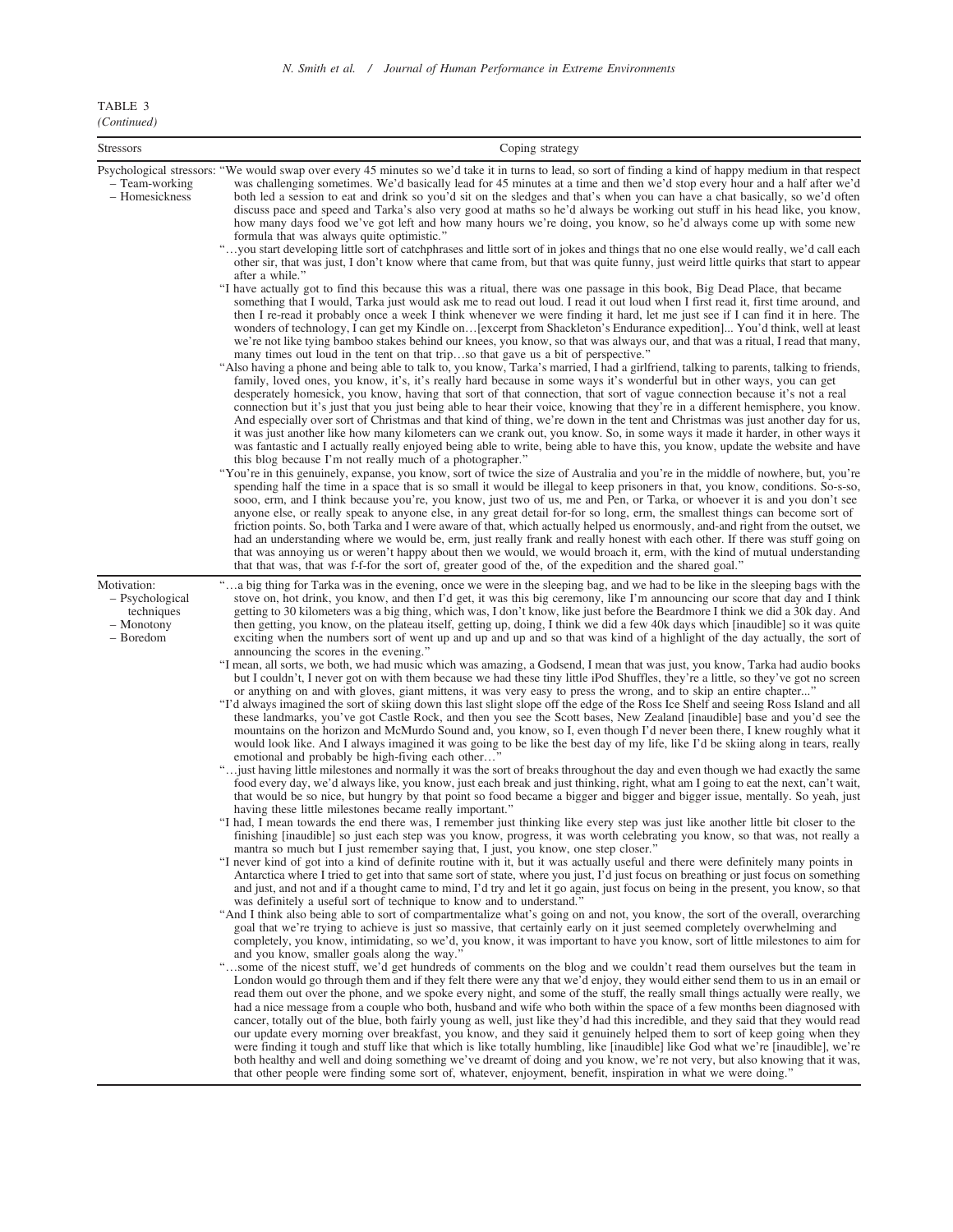When discussing the complexities of distances covered, the expedition leader acknowledged how the team gathered information from a variety of sources and regulated their own thoughts and feelings to maintain a flexible outlook.

We definitely had to be flexible, I mean the whole time you've got a sort of rolling calculation of working how much we've got left, where to leave the depots, how many depots, it's actually quite complex in terms of the sort of mathematics behind it. And we had some help, we had a couple of guys in California who have a company that just work out complex equations, they've got super computers and even they couldn't quite figure it out, you know, because you have all these different variables and it's quite complex, because as soon as you leave a depot, the sledge gets lighter so you get faster, but then you've got the altitude and we need more fuel then as the stove's less efficient at 2,500 or 3,000 meters, so there are just so many variables so that was actually quite, in a way kind of kept us busy so we're trying to work it all out the whole time as we had no real precedent to go on. No one had ever done this before.

In relation to sleep, a key strategy was following a routine and finding time to recover after a hard physical effort. For instance, the expedition leader often read for 10 minutes at the end of each day: ''bedtime and I had a Kindle so I could read and I used to love reading, just for ten minutes before I'd go to sleep every night, so that was a real highlight for me.''

The identified strategies point towards a joint problemand emotion-focused coping approach that included seeking social support, planful problem-solving, demonstrating effort, and regulating thoughts and feelings.

#### Psychological Stress

Although the team performed well, there were some small tensions related to pacesetting as well as challenges linked to homesickness, monotony, and boredom. These types of psychological stressor are not uncommon and have been reported in previous polar expedition endeavors.

To overcome psychological stressors, the expedition leader talked about the importance of social support, goalsetting, and viewing the situation optimistically:

We'd basically lead for 45 minutes at a time and then we'd stop every hour and a half after we'd both led a session, to eat and drink, so you'd sit on the sledges and that's when you can have a chat basically, so we'd often discuss pace and speed and Tarka's also very good at maths so he'd always be working out stuff in his head like, you know, how many days food we've got left and how many hours we're doing, you know, so he'd always come up with some new formula that was always quite optimistic.

The team both experienced feelings of homesickness. However, being able to write, update a blog, and communicate with the outside world helped manage these feelings.

Also having a phone and being able to talk to, you know, Tarka's married, I had a girlfriend, talking to parents, talking to friends, family, loved ones, you know, it's really hard because in some ways it's wonderful but in other ways, you can get desperately homesick, you know, having that sort of that connection, that sort of vague connection because it's not a real connection but it's just that you just being able to hear their voice, knowing that they're in a different hemisphere, you know. And especially over sort of Christmas and that kind of thing, we're down in the tent and Christmas was just another day for us, it was just another like how many kilometers can we crank out, you know. So, in some ways it made it harder, in other ways it was fantastic and I actually really enjoyed being able to write, being able to update the website and have this blog because I'm not really much of a photographer.

The importance of being open and honest with each other was also identified as an important part of maintaining group functioning and progressing towards the expedition's objectives.

You're in this genuine, expanse of wilderness, twice the size of Australia and you're in the middle of nowhere, but, you're spending half the time in a space that is so small it would be illegal to keep prisoners in. And I think because you're, you know, just two of us, me and Tarka, and you don't see anyone else, or really speak to anyone else, in any great detail for-for so long, erm, the smallest things can become friction points. So, both Tarka and I were aware of that, which actually helped us enormously, and right from the outset, we had an understanding where we would be, erm, just really frank and really honest with each other. If there was stuff going on



Figure 4. The confined living quarters on the expedition.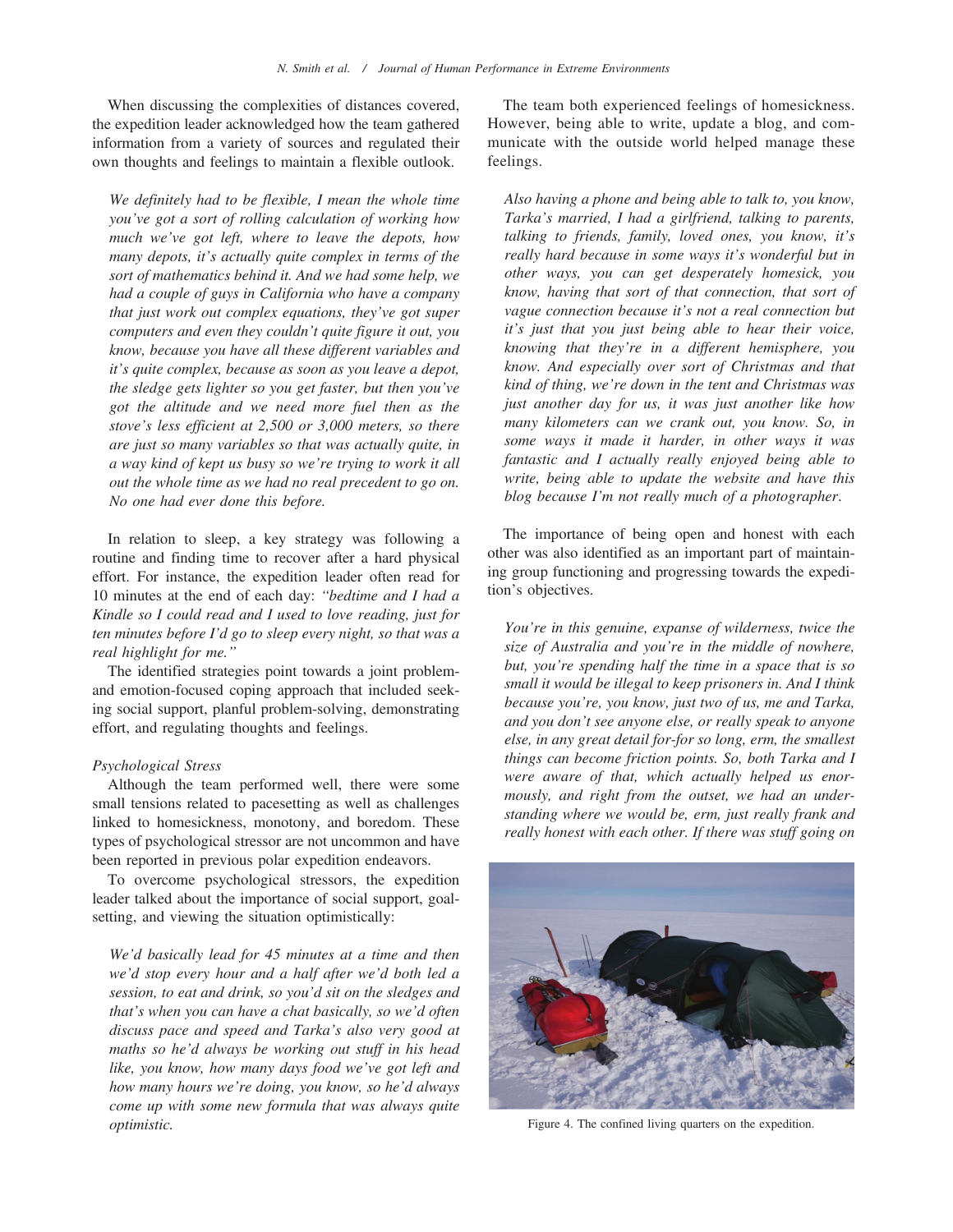that was annoying us or weren't happy about then we would, we would broach it, with the kind of mutual understanding that that was, that was for the greater good of the expedition and the shared goal.

A key psychological stressor in the Antarctic is related to interpersonal challenges. Social challenges would be expected, especially given the amount of time spent with a small number of people and being separated from friends and family. Identifying ways to overcome interpersonal challenges by viewing the situation positively and seeking alternative forms of social support were evident on the present expedition (see Figure 4 for difficult living conditions).

## Issues of Motivation

Although motivation is considered a psychological factor, this was mentioned on numerous occasions and warrants a separate category. Sustaining motivation over prolonged periods, especially in difficult conditions, requires a concerted effort and a variety of strategies were used to achieve the expedition goal.

One specific technique that worked for the two-man team and became a ritual was announcing the distances covered at the end of each day, thereby providing a minireward.

…a big thing for Tarka was in the evening, once we were in the sleeping bag, and we had to be like in the sleeping bags with the stove on, with a hot drink, you know, and then it was this big ceremony, like I'm announcing our score that day and I think getting to 30 kilometers was a big thing, which was, I don't know, like just before the Beardmore I think we did a 30k day. And then getting, you know, on the plateau itself, getting up, doing, I think we did a few 40k days which [inaudible] so it was quite exciting when the numbers sort of went up and up and up and so that was kind of a highlight of the day actually, announcing the scores in the evening.



There was also an attempt to try and keep the expedition in perspective and compartmentalize immediate goals and keep them distinct from overarching expedition goals.

And I think also being able to sort of compartmentalize what's going on and not, you know, the sort of the overall, overarching goal that we're trying to achieve is just so massive, that certainly early on it just seemed completely overwhelming and completely intimidating, so we'd, you know, it was important to have little milestones to aim for and smaller goals along the way (see Figure 5).

There were other strategies such as meditation/mindfulness and visualization used to help the expedition team stay in the present. Being present and focusing on making progress via chunking the journey appeared to be an important strategy. This works by creating small confidence boosts and helping sustain the competence of the team. Finding other ways to remain in control and competent during the expedition should help cope with the strain on motivation and overcome difficulties associated with monotony and boredom.

## General Discussion

The aim of the present report was to provide contextual information regarding the stressors faced and coping strategies used during an extreme expedition in the Antarctic. One of the report authors was also the leader of the expedition and in contributing to this report has shared specific details regarding the stressors faced and strategies used to achieve the expedition objectives.

Not surprisingly, the stressors encountered were largely consistent with those identified in previous work (Palinkas & Suedfeld, 2008). A variety of problem- and emotionfocused techniques were employed to overcome the extreme environmental and psychological demands (Suedfeld et al., 2009). Popular coping strategies included planful problemsolving, positive interpretation, and seeking social support. Overall, strategies were mostly approach-focused and tended to try and manage or mitigate, rather than avoid, stressors. In contrast to everyday life, trying to avoid or ignore stress in extreme environments will likely result in severe consequences. For instance, leaving the tent when a teammate is being irritating could quite feasibly result in death. Therefore, identifying appropriate approach-focused (whether problem- or emotion-based) coping strategies is of paramount importance.

Of course, the strategies discussed in the present report are from the perspective of one unique expedition team and mostly identified via the expedition leader. Nevertheless, the contextual information regarding how and when coping strategies were used should prove informative to other indi-Figure 5. Goal-setting was an important part of the expedition. viduals planning and undertaking extreme environment